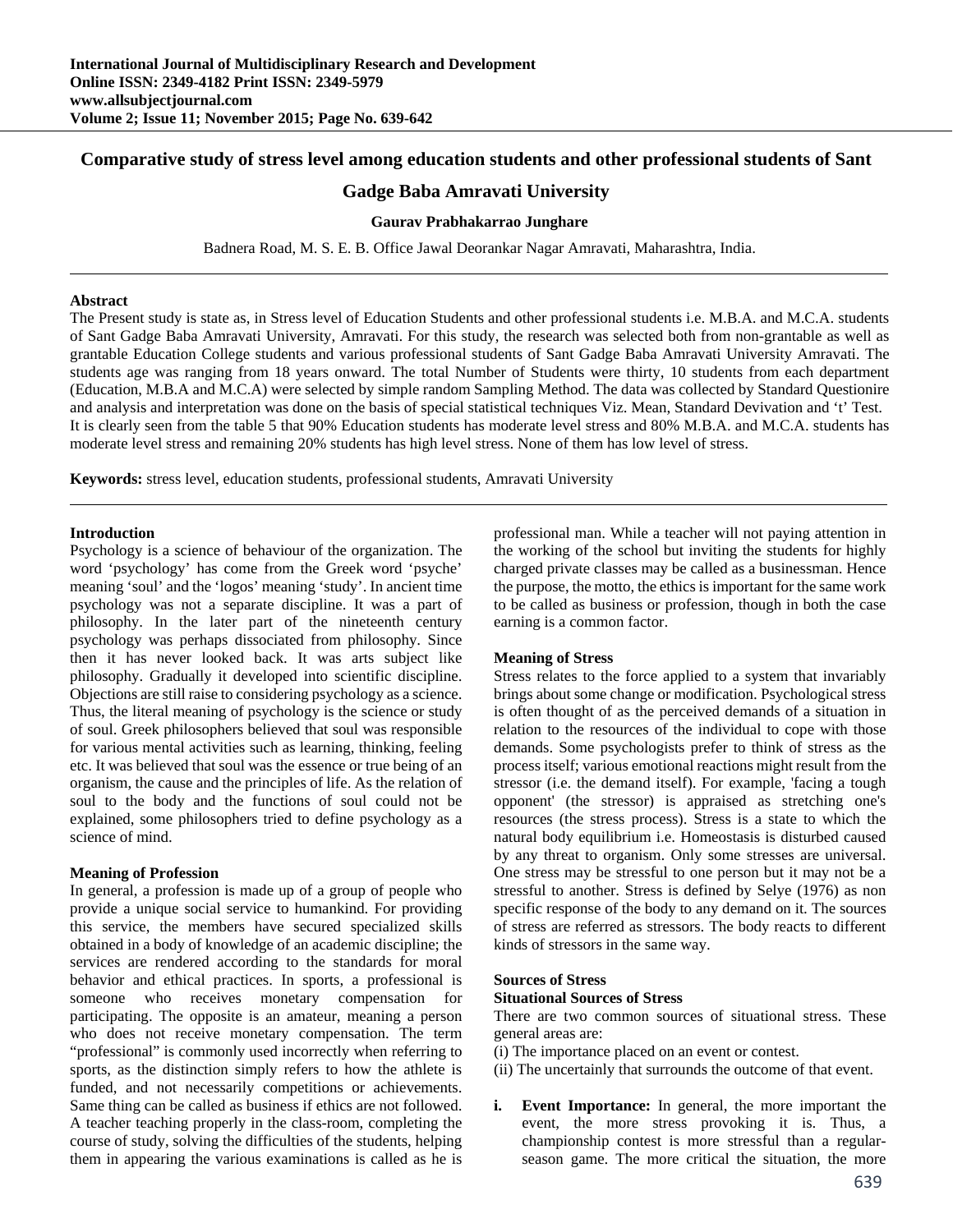stress and nervousness the young athletes exhibited. The more important an event, the more stress provoking it will be.

**ii. Uncertainty:** Uncertainty is a second major situational source of stress and the greater the uncertainty, the greater the stress. The greater the degree of uncertainty an individual feels about an outcome or others' feelings and evaluations, the greater the state anxiety and stress. When two evenly matched teams are scheduled to compete, there is maximum uncertainty, but little can be done about it. After all, the essence of sport is to put evenly matched athletes and teams together. But the coaches should be aware of how they might unknowingly create uncertainty in participants. Sometimes athletes can experience stress as a result of uncertainty in their lives in general. Therefore, it is important that teachers and coaches make efforts to understand uncertainty that may be going on in an athlete's life outside the sport environment.

### **Personal Sources of Stress**

Some people characterize particular situations as important and uncertain, viewing them with greater anxiety than other people do. Two personality dispositions that consistently relate heightened state anxiety reactions are high trait anxiety and low self-esteem (Scanlan, 1986) A third important anxiety disposition within the context of sport is social physique anxiety.

- **i. Trait Anxiety:** Trait anxiety is a personality factor that predisposes a person to view competition and social evaluations more or less threatening. A highly trait-anxious person perceives competition as more threatening and anxiety provoking than a lower-trait-anxious person does.
- **ii. Self-Esteem:** Self-esteem is also related to perceptions of threat and corresponding changes in state anxiety. Athlete's with low self-esteem, for example, have less confidence and experience more state anxiety than do athletes with high self-esteem Strategies for enhancing self-confidence are important means reducing the amount of state anxiety that individuals experience. Hence high trail anxiety and low self-esteem are related to heighten state anxiety reactions in athletes.

## **Cultural Sources of Stress**

Stressors can be specific to a particular society. Suinn (1990) provides non-sport-related examples and case studies of individuals whose experiences with stress are believed to have been culturally induced or shaped by prevailing religious beliefs or social taboos and practices. Young children experiencing significant emotional discomfort due to peer and parental pressures that push them into certain sport activities or into sport itself, despite their strong aversions is another example of culturally induced stress. Environmental noises and pollutions may also serve as culturally induced stressors. The stress response has a strong perceptual or subjective dimension. Environmental stimuli may be interpreted as threatening in order for them to cause stressful reactions.

## **Biological Sources of Stress**

Stress may be observed and measured through its physiological responses and certain biological characteristics may predispose

individuals to high anxiety states (Barlow, 1988). Among the parameters frequently employed for such assessment are heart rate, blood flow, sweat production, and muscle tonus. Selye (1982) conceived of stress as the unsettling of the body's delicate homeostasis resulting from any demand.

### **Psychological sources of stress**

Psychological factors, particularly cognitive process are causally related to almost all human stress. In other words, the ways in which athletes interpret objects in space, make judgments, and solve problems, determine how they make sense of what is happening in their world. Some of these individual perceptual-cognitive differences have been discussed by Singer (1986) and Pragman (1993).The manner in which athletes interpret stress-induce events and the ways in which they behave while experiencing stress also depend on other psychological factors, including personality.

# **Methodology**

### **Source of Data**

For the present study the source of subjects were selected from non-grantable as well as grantable Education Colleges and other professional students of Sant Gadge Baba Amravati University, Amravati.

## **Selection of the Subjects**

Fifty (30) subjects were selected for this study. Ten (10) subjects were taken from Education department and Twenty **(**20) subjects were taken from professional departments of Sant Gadge Baba Amravati University, Amravati.

### **Sampling Method**

The subjects were selected by using simple random sampling method.

## **Equipments used for collection of data**

The standard questionnaire of stress inventory framed by Arun Singh, K. Singh and Arpana Singh were used for the collection of data. This Inventory consists of 35 items.

**Criterion Measures:** Following are the criterion measures which were responsible for collection of data, to testing the hypothesis.

# **Level of Significance**

To test the hypothesis the level of significance at 0.05 level of significance was considered adequate for the purpose of this study.

### **Analysis of data**

The data was collected from the subjects by using standard questionnaire and analysis and interpretation was done on the basis of special statistical techniques viz. mean, standard deviation and't' test.

The statistical analysis of the data gathered to know Stress Level among Education Students and Other Professional Students of Sant Gadge Baba Amravati University is given below.

The level of significance was kept at 0.05 for testing the hypothesis.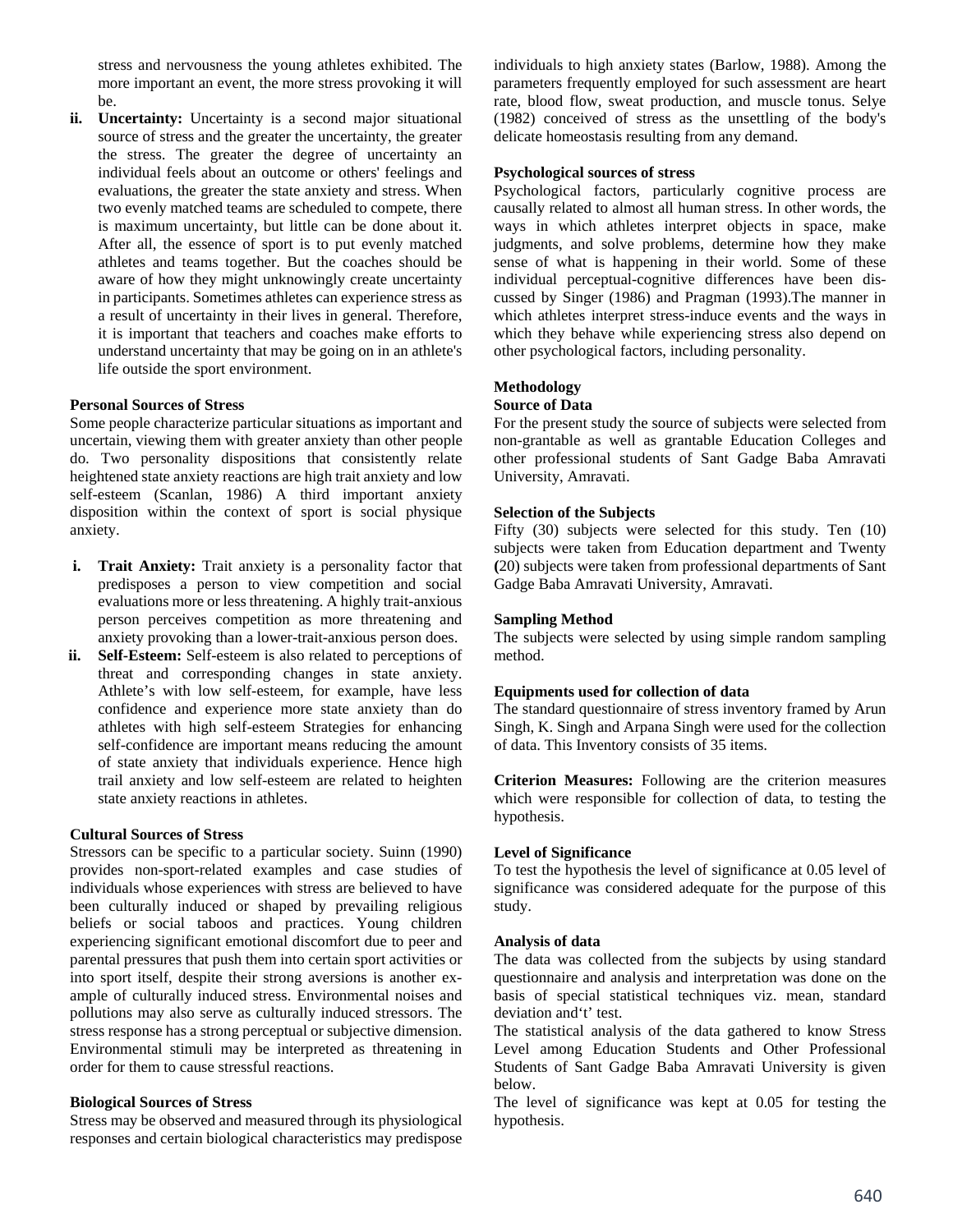**Table No. 1:** Comparison of Stress between Education and M.C.A. students of Sant Gadge Baba Amravati University, Amravati

| Group                         | Mean  |      | $S.D.$   M.D.   D.F.   O.T. |    |      | <b>T.T.</b> |
|-------------------------------|-------|------|-----------------------------|----|------|-------------|
| Education                     | 66.20 | 7.57 | 8.60                        | 18 | 2.72 | 2.101       |
| M.C.A                         | 74.80 | 6.53 |                             |    |      |             |
| Lavel of significance $-0.05$ |       |      |                             |    |      |             |

Level of significance  $= 0.05$ 

Table-1 reveals that there is significant difference between means of Education and M.C.A. group as mean of Education is 66.2 is less than mean of M.C.A. is 74.80 and their mean difference is 8.60. To check the significant difference between Education and M.C.A. students, the data was again analyzed by applying't' test. Before applying't' test, standard deviation was calculated between Education Students whose S.D. is 7.57 and M.C.A. students whose S.D. is 6.53. There was not found significant difference in stress level between Education and M.C.A. students because value of calculated  $t' = 2.72$  which is greater than tabulated 't'  $=2.101$  at 0.05 level of significance. Hence the hypothesis is accepted.



**Graph 1:** Graphical Representation of Mean Difference of Stress between Education and M.C.A. students of Sant Gadge Baba Amravati University, Amravati

**Table 2:** Comparison of Stress between Education and M.B.A. Students of Sant Gadge Baba Amravati University, Amravati

| Group                                                                              | <b>Mean</b> | S.D. | M.D. | D.F. | <b>O.T.</b> | T.T.  |
|------------------------------------------------------------------------------------|-------------|------|------|------|-------------|-------|
| Education                                                                          | 66.20       | 7.57 | 8.30 | 18   | 2.54        | 2.101 |
| M.B.A.                                                                             | 74.50       | 7.04 |      |      |             |       |
| $\mathbf{I}$ and a $\mathbf{f}$ and $\mathbf{f}$ and $\mathbf{f}$ and $\mathbf{f}$ |             |      |      |      |             |       |

Level of significance  $= 0.05$ 

Table-2 reveals that there is significant difference between means of Education and M.B.A. Group as mean of Education is 66.20 is less than mean of M.B.A. is 74.5 and there mean difference is 8.30. To check the significant difference between Education. And M.B.A. students, the data was again analyzed by applying't' test. Before applying't' test, standard deviation was calculated between Education Students whose S.D. is 7.57 and M.B.A. students whose S.D. is 7.04. There was found significant difference in stress level between Education and M.B.A. Students because value of calculated  $t' = 2.54$  which is greater than tabulated 't'  $=2.101$  at 0.05 level of significance. Hence the hypothesis is accepted.





**Table 3:** Comparison of Stress between Education and Other Professional Students of Sant Gadge Baba Amravati University, Amravati

| Frour                                     | Mean  | αn<br>ນ.ມ.            | M D<br>M<br>N.D | $\mathbf{r}$<br>L.L | <b>COLUM</b><br>$\mathbf{J}\bullet\mathbf{L}\bullet$ | m m<br>. |
|-------------------------------------------|-------|-----------------------|-----------------|---------------------|------------------------------------------------------|----------|
| Education                                 | 66.20 | $\overline{a}$<br>. ب |                 | $\sim$<br>10        | $\bigcap$<br>$\cdots$                                | 2.101    |
| Other<br>$\blacksquare$<br>· Professional | 69.30 | 2.66                  | 3.10            |                     |                                                      |          |

Level of significance  $= 0.05$ 

Table-3 reveals that there is no significant difference between means of Education and other professional group as mean of Education is 66.2 is less than mean of other professional group is 69.30 and there mean difference is 3.10. To check the significant difference between Education and other professional group, the data was again analyzed by applying't' test. Before applying't' test, standard deviation was calculated between Education Students whose S.D. is 7.57 and other professional group whose S.D. is 2.66. There was a significant difference between Education and other professional group students because value of calculated  $t^*$  =1.22 which is less than tabulated't'=2.101 at 0.05 level of significance, which shows that there is no significant difference between Education and other professional group. Hence the hypothesis is rejected. **Graph 3:** Graphical Representation of Mean Difference of Stress



between Education and Other Professional Students of Sant Gadge Baba Amravati University, Amravati